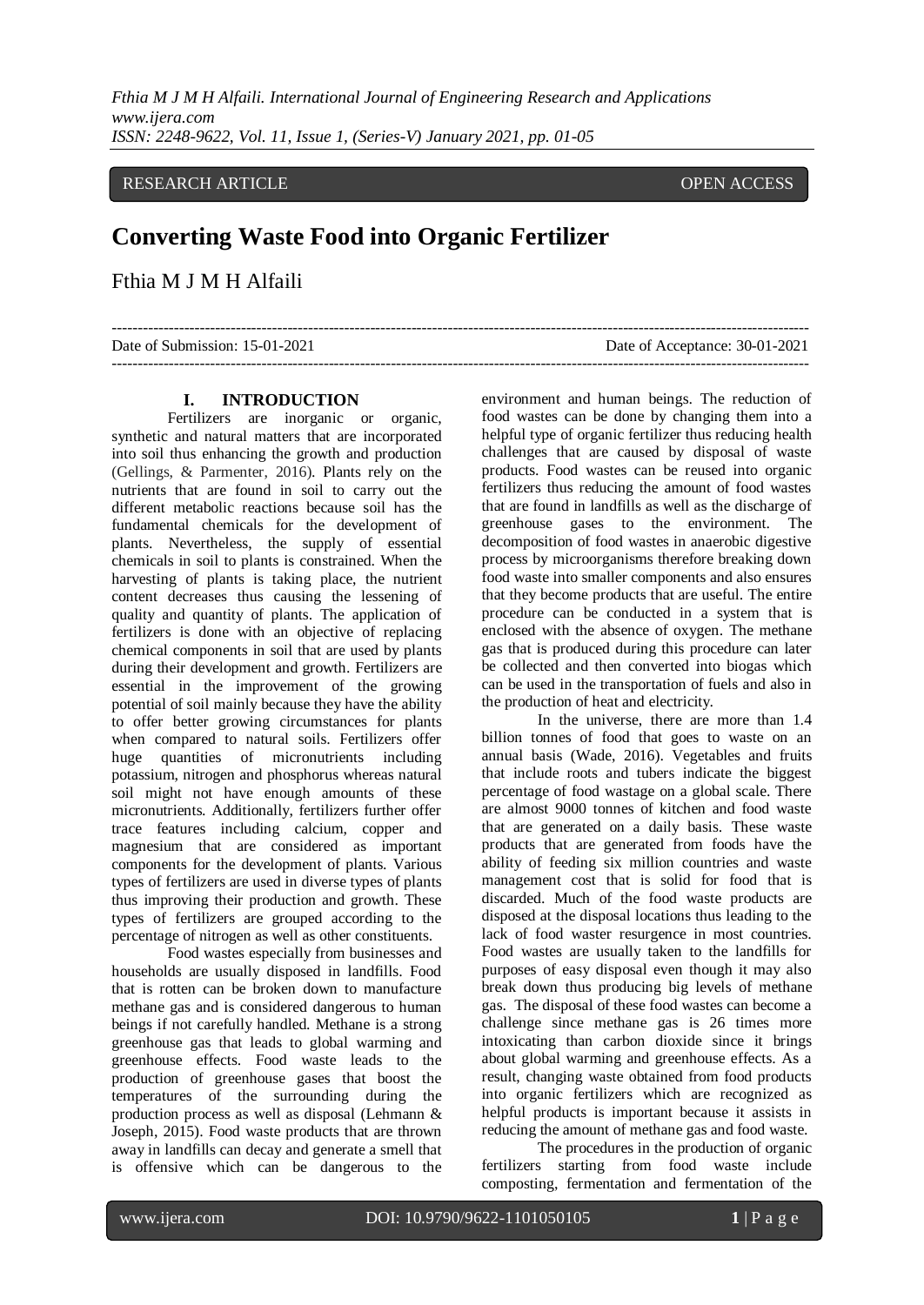solid state (Ballardo et al. 2017). In the process of fermentation, the substrate is regarded as the source of carbon and takes place near the absence of free water. Nevertheless, in the process of solid state fermentation, the procedure takes place in absence or near absence of free water through employment of natural substances as well as static substrate as solid support. Decomposition is another alternative aerobic handling of food waste which converts waste products into rich products that are humus that promotes conditions and plant soils. The fermentation of solid state, composting and fermentation are substitute methods of managing biological materials. These procedures change are responsible for the conversion of food wastes of fruits and vegetables into materials that are useful which include organic fertilizers for farming purposes.

Fermentation is considered as an aerobic procedure that changes sugar that is found in food wastes into alcohol, acids and gases (Dahiya et al. 2015). During the process of fermentation, microorganisms metabolize nutrients that are found in food waste thus producing acids, carbon dioxide and methane. Other microorganisms including yeast, bacteria and fungi are responsible for the digestion of organic components in food wastes thus producing organic acids like acetic acids, butyric acid and lactic acids. Microorganisms make use of simple food compound sources including protein, starch and sugar during fermentation. The components that have a high amount of carbon and nitrogen ratio as well as a high content of water are appropriate for the procedure of fermentation by microorganisms. An insignificant amount of water is released by bacteria and materials for fermenting during the entire process of fermentation. The most appropriate temperature for the purpose of fermentation to be complete is  $26^{\circ}c$  to  $38^{\circ}c$  as well as an optimal pH of around 4.1 to 5.6. Increased temperature can lead to the killing of microorganisms that are used during the procedure of fermentation since most of the microorganisms are found to be mesophilic and also develop at  $21^{\circ}$ c to 45°c. conditions that are either too acidic or too alkaline are not considered as appropriate since food waste becomes pasteurized thus leading to the preservation of nutrients for long periods whenever there is a reduction in the ph below 4.2.

Solid state fermentation is considered as the procedure that involves the growth of different microorganisms that are found on solid materials whenever there are no liquids that are present (Behera & Ray, 2016). This procedure involves the growth and inoculation of microorganisms on particulate solid substances that are porous and contains reduced moisture content. The water and

nutrients that are present in the solid substrates are essential in offering support to the development of microorganisms thus causing these microorganisms to generate enzymes that are helpful when they grow in solid substrates. The manufacture of solid state fermentation as well as the development of fungi are affected by the increase or decrease in temperature. Enormous amounts of heat are produced during the process of solid state fermentation and the amount of heat that is produced is usually comparative to metabolic processes of microorganisms. Funguses have the ability to grow within a big range of  $21^{\circ}$ c to 56°c. The metabolic activities of microbes as well as the process of aeration during fermentation are connected to the movement of heat of solid state fermentation. High amounts of temperature can consequently lead to other effects of germination, sporulation of the fungi and the formation of metabolites. The growth of fungi reduced when the temperature for the development of fungi exceed or go beyond maximum temperature. Fermentation moments and the temperature of fermentation are checked during fermentation since these aspects can have a consequence on fertilizers production. The appropriate temperature required for the manufacture of organic fertilizers is  $24.8^{\circ}$ c and the fermentation days were 37.3. The microorganisms that utilized solid state fermentation include bacteria, fungi, algae and yeast. The yeast is utilized in the production of ethanol and was grown together with yeast and glucose at a temperature of  $32^{\circ}$ c. The pH was changed to almost 5.5 since those which were either too alkaline or too acidic circumstance might have an effect on the metabolic action of different microorganisms.

Composting is a natural procedure of decomposing and recycling of organic components into rich soil that is humus known as compost. Microorganisms including fungi, actinomycetes and bacteria utilize energy and nutrients in organic components and changes hydrocarbons into water and carbon dioxide through the process of oxidation. Microorganisms in fertilizers begin to reproduce and continue the decomposition of food waste products (Lim et al. 2015). Hydrogen, oxygen and carbon that are initially found in solid components are then changed into gaseous forms and later released into the atmosphere. Temperature is important in the procedure of composting since the increase in temperature can lead to the enhancement of microbial rate of development, the rate of degradation and the production of enzymes in food waste. Increased rate of degradation can lead to the release of increased energy, temperature increase for food that is composting thus enhancing the procedure of composting. The most appropriate temperature for the decomposition of food waste is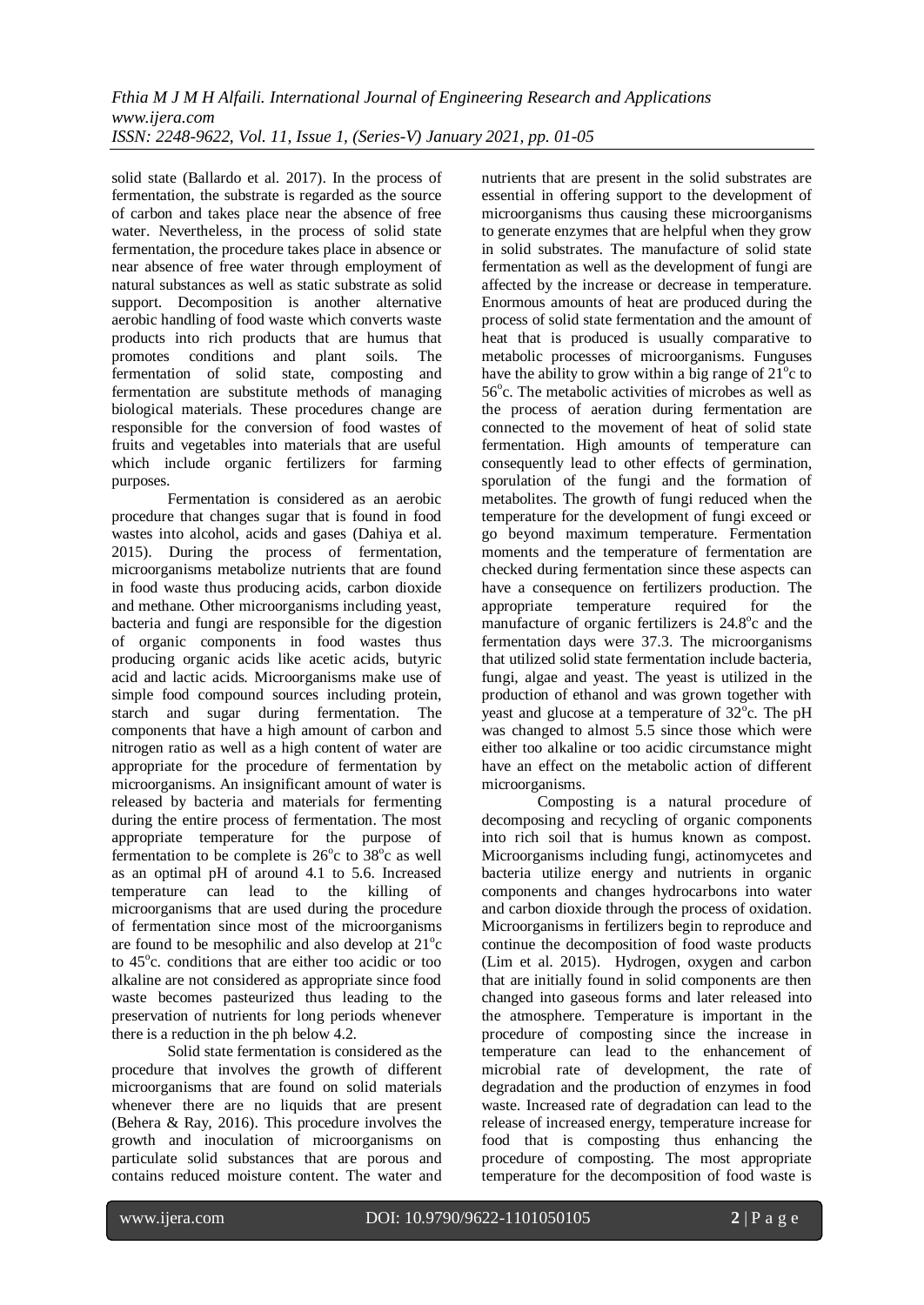$52^{\circ}$ c to  $60^{\circ}$ c (Van Fan et al. 2016). The pH for suitable composting was neutral in 6.0 to 7.0 pH. Organic fertilizer is fertilizer that can be produced by waste items including manure and compost. Organic fertilizer obtained from organic products obtained from animals and plants under decomposition procedure that can be in either liquid or solid form. The organic products that are found in organic fertilizers have the ability to boost the physical, chemical and biological aspects of soil when incorporated into soil. Organic fertilizer obtained from waste products can improve the quality of soil and improve the value of agricultural production. The manufacture of organic fertilizers can reduce the environmental pollution thus increasing the quality of sustainable land. The waste items including manure, sewage sludge, food waste and agricultural waste can be changed into helpful substances including organic fertilizer.

Sewage sludge is material that is semi solid that left from industrial waste water and sewage treatment. Sewage mud can be eliminated through diverse means which include agricultural, composting, land filling and incineration. The treatment of waste water in sewage sludge amounts in the production of huge amounts of excess sludge. The sludge later becomes reused and compost as soil conditioner and organic fertilizers in agriculture. The application of sludge compost includes treatment that is sustainable when compared to land filling and incineration since sludge that is composed can recycle nutrients and organic components. The nutrients and organic components, including potassium and phosphorus are reused and recycled as natural fertilizers thus enhancing plant growth and the fertility of soil.

The procedure of converting food waste into organic fertilizers through solid state fermentation, composing or fermentation is universally carried out with an objective of reducing the quantity of food waste that is produced on a daily basis (De Clercq et al. 2017). Food waste that does not undergo proper handling procedures can amount to pollution of groundwater, release of harmful gas, attraction of vermin and release of oduor. The appropriate decomposition of food wastes can amount in the reduction of oduor and pathogens. Food wastes including vegetables, fruits, grain, eggshells and bread can be decomposed and changed into natural fertilizers. Food wastes including bones and red meat can further be converted to fertilizers even though they take a longer period to decompose. Food waste mostly undergoes the process of recycling thus leading to the production of fertilizers mainly because waste material s from food products has unique aspects as raw compost agents. Most waste products that are obtained from food have

high amounts of energy and have a higher suitability for producing energy and stabilization of waste. The proportion of carbon to nutrients in organic wastes is important during the process of composition and fermentation. These procedures rely on microorganisms that utilize different sources of carbon to offer nitrogen and energy that is used in the construction of cell proteins. Nitrogen is considered as an essential nutrient that involves insignificant amounts of phosphorus as well as other components. The ratio of carbon to nitrates on a range of 28:27:1 is regarded as the most favorable. The low amounts of C:N ratio that is less than 25 causes loss of nitrogen from compost through the volatilization of ammonia. Nevertheless, the increased ratio of C: N can amount in nitrogen immobilization in compost thus reducing the decomposition rate. Wastes from fruits and vegetables have a C: N ratio of less than 28:2 and are moderately appropriate in composting and fermentation.

The most essential features in the composting of food waste include chemical and physical aspects of substrate that include the size of the particle and the composition. Food waste also has a high amount of moisture and reduced physical arrangement when compared to manure and sewage sludge. Food waste is usually mixed with bulking agents including sawdust and yard waste that have a high amount of C: N ratio for purposes of absorbing additional wetness and improve the structure to the mixture therefore improving the decomposition of food waste. Environmental aspects which include pH and temperature have an effect on the degradation of every food component waste into natural fertilizers. Protein, cellulose and carbohydrate have diverse optimal pH, temperature and periods of retention for the process of composting.

Waste products from foods can be composed or fermented into fertilizers without undergoing the procedure of adding any materials that are rich in carbon (Pham et al. 2015). Nevertheless, the production of natural fertilizers can be improved through the incorporation of other sources of carbon including molasses and brown sugar. The process of composting food wastes can be enhanced through addition of sugar sources since many of the microorganisms includes organisms that love sugar and therefore are able to utilize the sugar in the process of breaking down the food waste in composting or fermentation procedure. Brown sugar is a form of sucrose that is in crystalline form that contains fructose and glucose as well as an insignificant quantity of molasses which provides the brown color that is found in sugar. Brown sugar is a type of food that is found under the class of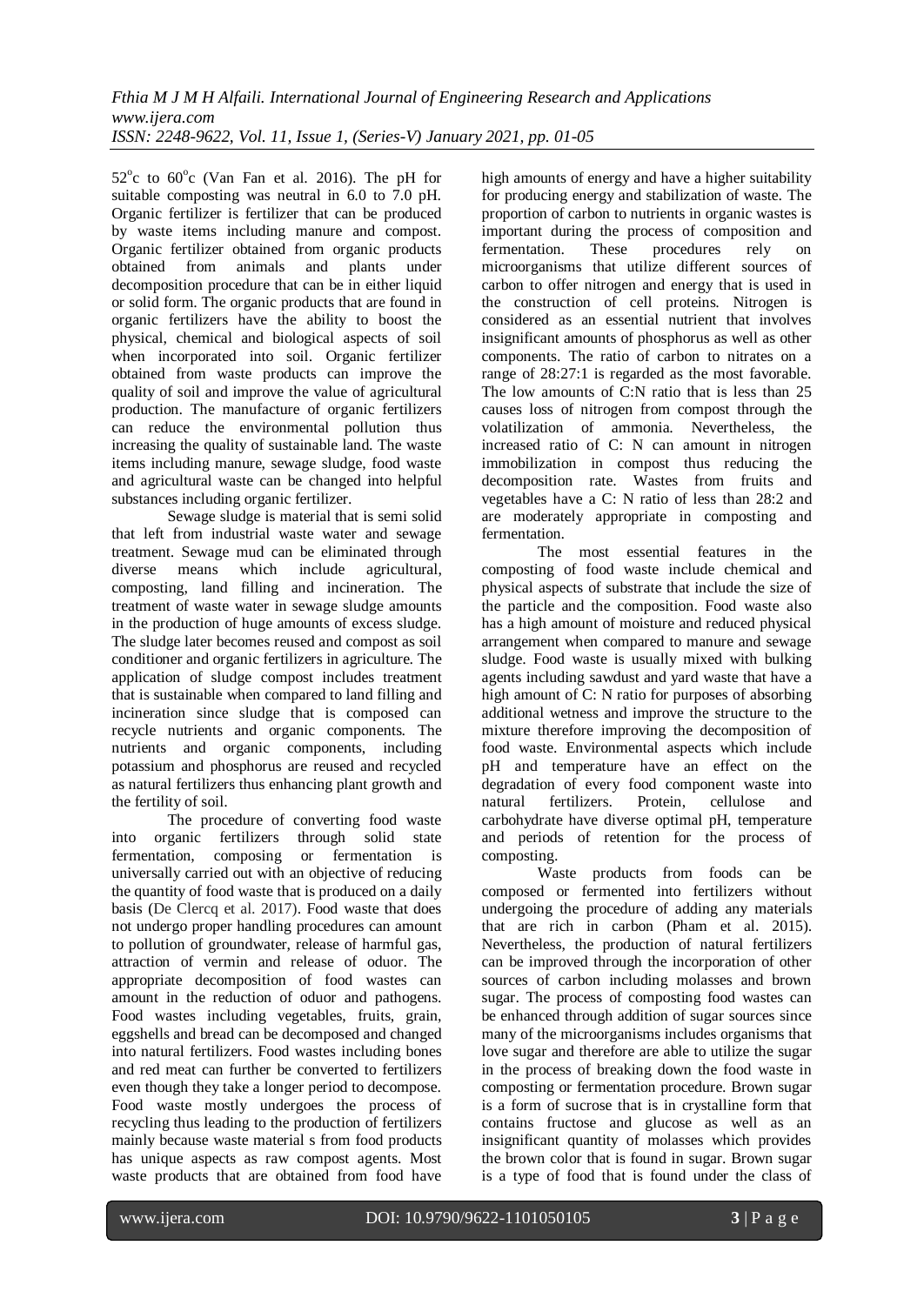*Fthia M J M H Alfaili. International Journal of Engineering Research and Applications www.ijera.com ISSN: 2248-9622, Vol. 11, Issue 1, (Series-V) January 2021, pp. 01-05*

medium acid that makes the different components that are included in it become acidic. Brown sugar is utilized in plant juices that are fermented and constitutes leaves, fruits and grasses. Brown sugar has the ability of drawing out the microorganism, nutrients and lactic acids that are contained on the leaves of plants. Brown sugar is included to the waste thus increasing the rate of fermentation in food wastes mainly because it contains glucose which is one of the components that can be used as a resource for food by different microorganisms. Microorganisms make use of the source of carbon that is found in sugar to fasten the breakdown of food waste.

The process of composting and recycling food waste into fertilizers is regarded as a part of the incorporated waste management procedure that is being steadily identified by authorities on a local level with regards to environmental, technical and financial aspects. Fermentation of food wastes can offer cost savings for the local management in the management of waste and bring down the cost incurred in waste and refuse disposal (Tong et al. 2018). Through production of composts obtained from waste products, the cost of purchasing commercial fertilizers that offer nutrients to the soil and plants are reduced. The compost that is produced can be utilized as organic fertilizers for purposes of soil nourishment and conditioning. The compost manufactures materials that can be utilized as fertilizer for slow release in plantation. The satisfaction can be obtained from elevated development and growth of plants in compost soil. The conversion of waste food into organic fertilizers further offers sustainable management in the household waste that is biodegradable. In this regard, the producer has the responsibility of separation, treatment and eventual use of waste products. Compost and natural products that are gotten from the recycling of waste products is a resource that is sustainable and renewable where the process of composting can lead to the conservation of natural peat habitats. The replacement of peat by compost is conducted without boosting the cost for elevating the conditions of soil. As most countries around the globe are developing environmental consciousness, there are substantial efforts on the recycling of food wastes as well as recovery that have become an issue of recognition. This research indicates that the production of fertilizers through the conversion of waste food into organic fertilizer is a procedure that has proven to be successful and therefore it is supposed to be embraced and encouraged across the universe.

### **REFERENCES**

- [1]. Ballardo, C., Barrena, R., Artola, A., & Sanchez, A. (2017). A novel strategy for producing compost with enhanced biopesticide properties through solid-state fermentation of biowaste and inoculation with Bacillus thuringiensis. *Waste Management*, *70*, 53-58.
- [2]. Behera, S. S., & Ray, R. C. (2016). Solid state fermentation for production of microbial cellulases: recent advances and improvement strategies. *International journal of biological macromolecules*, *86*, 656-669.
- [3]. Dahiya, S., Sarkar, O., Swamy, Y. V., & Mohan, S. V. (2015). Acidogenic fermentation of food waste for volatile fatty acid production with co-generation of biohydrogen. *Bioresource technology*, *182*, 103-113.
- [4]. De Clercq, D., Wen, Z., Gottfried, O., Schmidt, F., & Fei, F. (2017). A review of global strategies promoting the conversion of food waste to bioenergy via anaerobic digestion. *Renewable and Sustainable Energy Reviews*, *79*, 204-221.
- [5]. Gellings, C. W., & Parmenter, K. E. (2016). Energy efficiency in fertilizer production and use.
- [6]. Lehmann, J., & Joseph, S. (Eds.). (2015). *Biochar for environmental management: science, technology and implementation*. Routledge.
- [7]. Lim, P. N., Wu, T. Y., Clarke, C., & Daud, N. N. (2015). A potential bioconversion of empty fruit bunches into organic fertilizer using Eudrilus eugeniae. *International journal of environmental science and technology*, *12*(8), 2533-2544.
- [8]. Pham, T. P. T., Kaushik, R., Parshetti, G. K., Mahmood, R., & Balasubramanian, R. (2015). Food waste-to-energy conversion technologies: current status and future directions. *Waste Management*, *38*, 399-408.
- [9]. Tong, H., Yao, Z., Lim, J. W., Mao, L., Zhang, J., Ge, T. S., ... & Tong, Y. W. (2018). Harvest green energy through energy recovery from waste: A technology review and an assessment of Singapore. *Renewable and Sustainable Energy Reviews*, *98*, 163- 178.
- [10]. Van Fan, Y., Lee, C. T., Leow, C. W., Chua, L. S., & Sarmidi, M. R. (2016). Physicochemical and biological changes during cocomposting of model kitchen waste, rice bran and dried leaves with different microbial inoculants. *Malaysian Journal of Analytical Sciences*, *20*(6), 1447-1457.